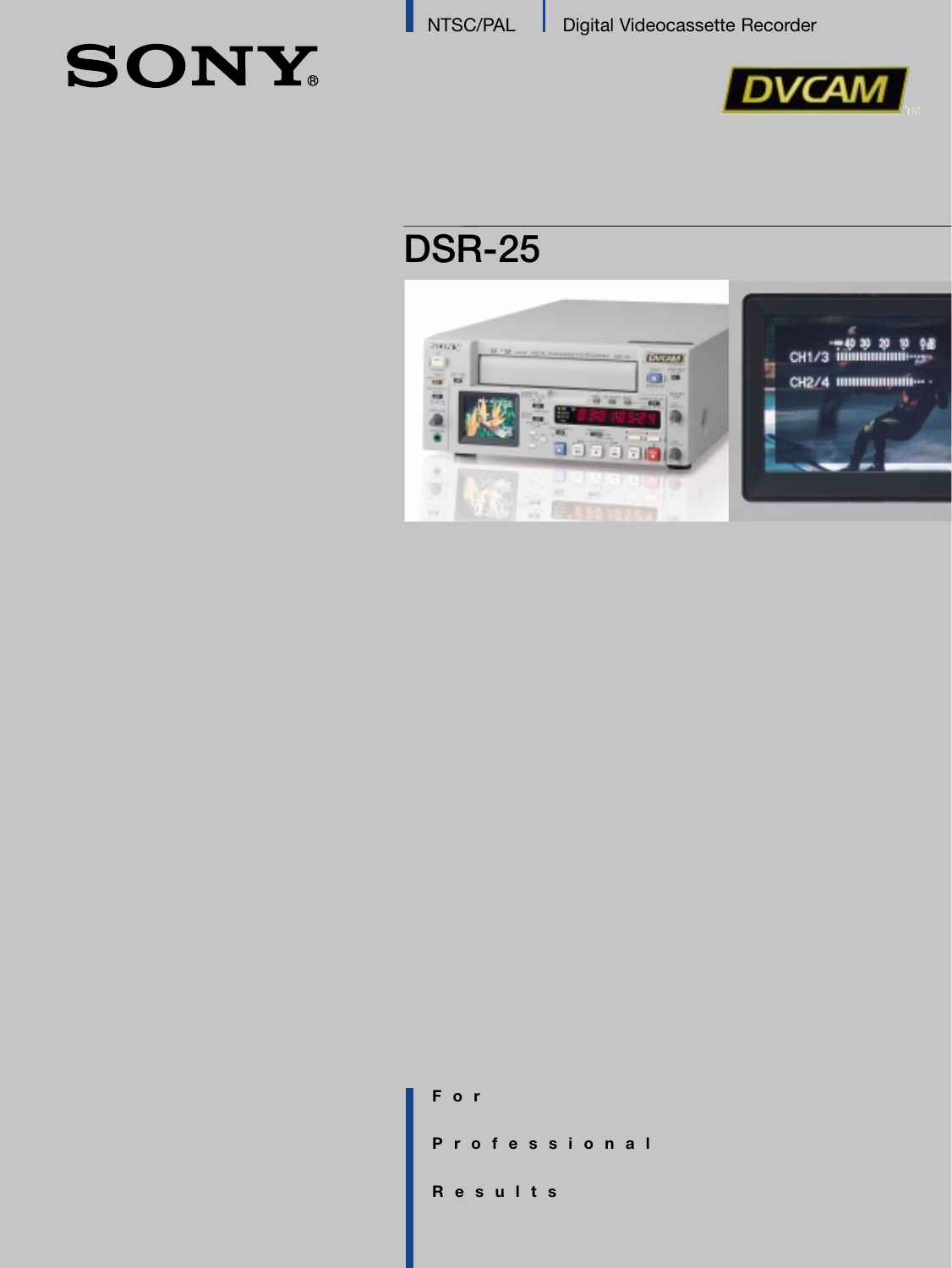### **The DVCAM Recorder For A Wide Range Of Applications**

The DSR-25 is a DVCAM Digital Video Recorder specially designed for use in DV-based nonlinear editing suites. In operations ranging from those in small production houses to corporate institutions and from video journalism to event videography, the DSR-25 is ideal as a source feeder or recorder. It is also an ideal tool for uploading and downloading video to and from i.LINK™1 equipped and compatible nonlinear editing systems. With its 2-inch<sup>2</sup> built-in LCD, using the DSR-25 is easy because important information, such as the recorded image, audio level, set-up menu, and system status is vividly displayed when you need it. In addition, the DSR-25 features easy one-touch duplication, the capability to preset user bits and time codes, a built-in tape counter, and a wireless remote. All of this is offered in one compact and lightweight package.

#### DVCAM Format For Excellent Picture And Sound Quality

#### **The DVCAM Format**

The DSR-25 uses the DVCAM format, the professional extension of the worldwide standard DV format. The DVCAM format uses 8-bit digital component recording with a 5:1 compression ratio and a sampling rate of 4:1:1 (for 525/60)/4:2:0 (for 625/50). The unique compression algorithm provides excellent picture quality and superb multigenerational dubbing performance. It also offers outstanding digital audio performance by providing a wide dynamic range and an excellent signalto-noise ratio comparable to CD quality.<sup>3</sup> Alternative audio channel modes can be selected: a two-channel mode with 48 kHz/16-bit recording or a four-channel mode with 32 kHz/12-bit recording.



#### **Playback Compatibility with the DV (25 Mb/s) Format**

The DVCAM format maintains playback compatibility with the consumer DV format<sup>4</sup>. This compatibility allows the user to play back DV recorded tapes on the DSR-25. Such versatility is quite advantageous to users working with DV cameras for their great portability and long recording times.

#### **Dual-size Cassette Mechanism**

The DSR-25 has a dual-size cassette mechanism that accepts both mini and standard size DVCAM and DV cassette tapes without using any special adaptor. This innovative feature allows the four different types of cassette tapes to be used without the cumbersome process associated with additional mechanical hardware.

#### **Long-duration Recording Capability**

DVCAM videocassette tapes come in two sizes: standard and mini. A recording time of up to 184 minutes is possible with a standard-size cassette (PDV-184ME),



while the mini cassette (PDVM-40ME) allows up to 40 minutes. Although the tape is relatively narrow, 1/4-inch (6.35 mm), and the cassettes compact, these long recording times are achieved by using Sony advanced ME (Metal Evaporated) tape.

#### **Capability of Recording in DV Format5**

Should you require a longer record time than what is available with the DVCAM format, the DSR-25 is capable of recording in the DV format. In DV format, the DSR-25 offers 270 minutes of recording with the standard-size cassette.

#### **NTSC/PAL Switchable Operation**

To accommodate the growing needs for international program exchange, the DSR-25 is built with the flexibility for switchable operation in 525/625 environments.<sup>6</sup> This feature is also ideal for multinational operations that require dual compatibility. When recording through the i.LINK interface or in playback mode, the DSR-25 automatically detects the color system of the source. If you choose to use the analog interface, the manual select switch on the rear panel allows you to select the required mode.



1. i.LINK is a Sony trademark used only to designate that a product is equipped with an IEEE 1394 connector. All products with an i.LINK connector may not communicate with each other. Please refer to the documentation that nation on compatibility, operating conditions, and proper connection. 2. Viewable area mea 5. When recording in DV (SP) format, transitions between cut to cut may not be smooth. In addition, when the recording format is switched between DVCAM and DV, the transition may not be recorded smoothly. This is a norma cted ph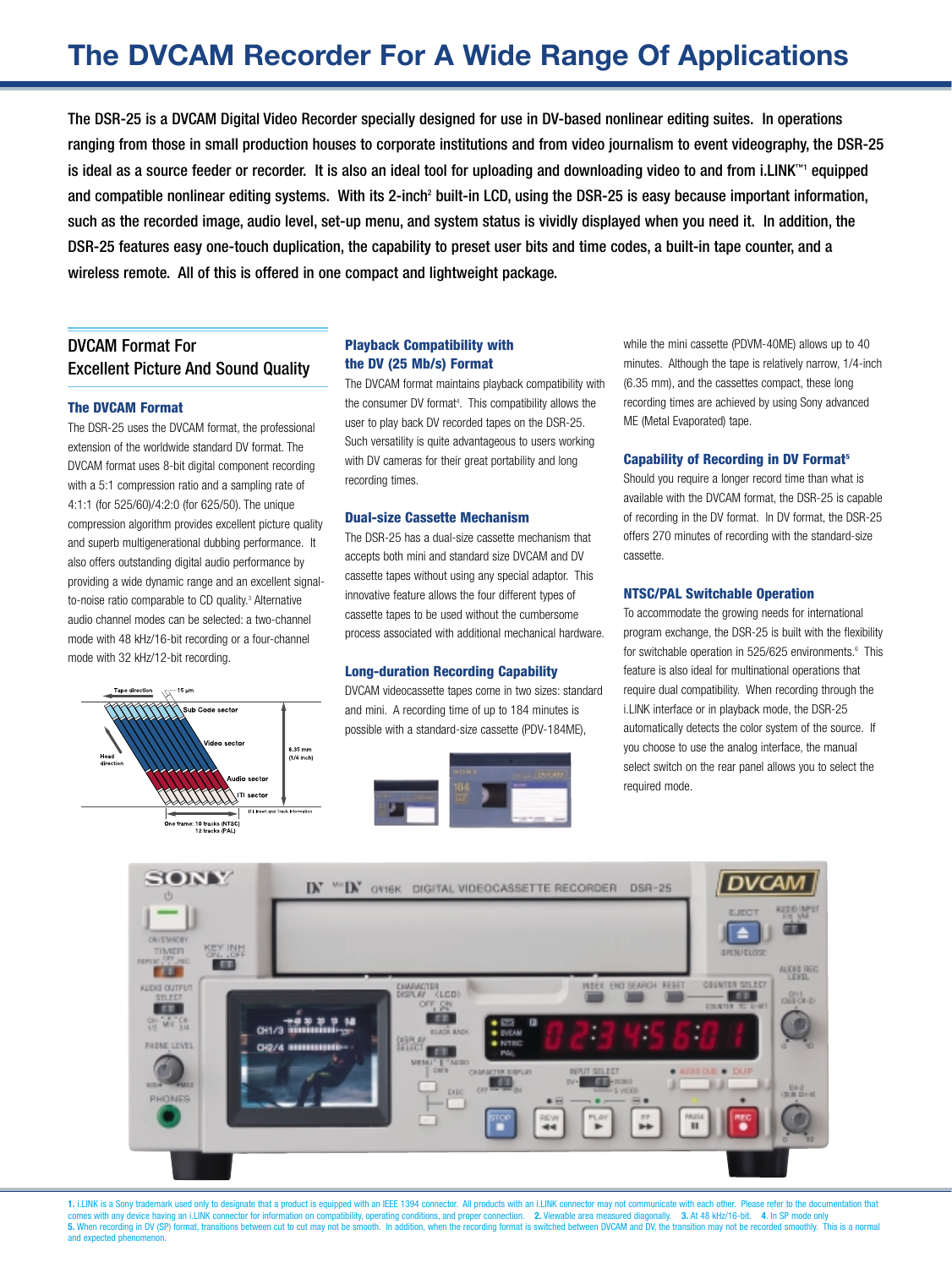#### Simple Editing Operation

#### **i.LINK Interface**

The DSR-25 is equipped with a 4-pin i.LINK (DV) interface based on the IEEE1394 standard. The i.LINK interface provides a digital link from the DSR-25 to a variety of compatible equipment including Sony DVCAM VTRs and third-party nonlinear editors. Signals including video, audio, time code, and control can be transferred through this I/O with virtually no degradation of image or sound quality, which is essential in nonlinear editing. In addition, when a DVCAM cassette with IC memory is loaded into a DSR-25 VTR, the ClipLink™ data recorded on the cassette memory can be uploaded to a nonlinear editing system.<sup>7</sup>

#### **Effortless Duplication**

The DSR-25 has three duplication modes, which can be set from the menu to copy videocassette tapes. In all modes, the original time codes are maintained. The different modes are as follows:

| AUTO TAPE COPY WITH<br><b>CASSETTE MEMORY</b><br>COPY | This mode is used to create an exact duplicate of the<br>original tape without blank segments. Both the material on<br>the original tape and the information on the IC memory of<br>the original tape are duplicated. |
|-------------------------------------------------------|-----------------------------------------------------------------------------------------------------------------------------------------------------------------------------------------------------------------------|
| AUTO TAPE COPY                                        | This mode is used for duplication of the original tape<br>material without blank segments. The information on the IC<br>memory is not duplicated.                                                                     |
| <b>MANUAL TAPE COPY</b>                               | This mode is used to copy the original tape from any<br>position on the tape. The information on the IC memory is<br>not duplicated.                                                                                  |

These functions are ideal when making work tapes and preserving an original master tape.

#### Versatile Recording And Playback Functions

#### **Auto Repeat Function**

The DSR-25 has an Auto Repeat function that enables it to repeatedly play back a program. Just after the DSR-25 reaches the end of the tape, the first complete blank portion, or the first index point, it automatically rewinds the tape and repeats the playback of the segment.<sup>8</sup>

#### **Power-on Recording/Playback Capabilities**

An external timer can be used to trigger the DSR-25 to record or play back. When the TIMER switch on the front panel is set to REC, the DSR-25 automatically starts recording as soon as the AC power is turned on. Likewise, when the TIMER switch is set to REPEAT, the DSR-25 goes into the Auto Repeat mode and starts playing back a program the moment the power is turned on. These convenient features enable unattended automatic VTR operation.

#### User Friendly Operation

#### **Built-in LCD Front Panel Monitor**

The DSR-25 is equipped with a 2-inch<sup>2</sup>, high-resolution

color LCD monitor. Easy set-up is an advantage of this monitor, as the setup menu clearly displays the



appropriate parameters to select. While editing, working images are displayed, audio level meters are available, and the system status can be displayed to simplify the editing process.

#### **Compact Size and Light Weight**

The DSR-25 is both compact and lightweight. Two units can be mounted side-by-side in a 19-inch equipment rack, where they occupy just two units of rack height.<sup>9</sup> The DSR-25 weighs only 4.3 kg (9 lb 8 oz).

#### **Cassette Memory Search**

The DSR-25 has a cassette memory search function. Searchable index points are marked at the start of every recording. The DSR-25 can also search for the photo data recorded on cassettes with DSR-250, DSR-PD150 or DSR-PD100A camcorders, or the point where the recording date has been changed. These operations are controlled from the supplied wireless remote controller, RMT-DS5, or an optional DSRM-20 Remote Control Unit.

#### **Color Bar Generator and Tape Counter**

The DSR-25 has a color bar generator that is activated from the set-up menu.<sup>10</sup> In addition, the recorder comes with a digital tape counter on the front panel. This counter is convenient for performing relative time code data editing and for monitoring the operation of the unit.

#### **Wireless Remote Controller**

The Wireless Remote Controller, RMT-DS5, supplied with the DSR-25 provides control of basic functions.



**6.** The DSR-25 does not convert signals from 525 to 625, or vice versa. **7.** Although the DSR-25 can send ClipLink data via i.LINK, ClipLink data cannot be modified by the DSR-25.<br>**8.** The DSR-25 ignores any blank or inde **8.** The DSR-25 ignores any blank or index point in the first 20 seconds of the tape. **9.** Third party rack-mount kits are available.